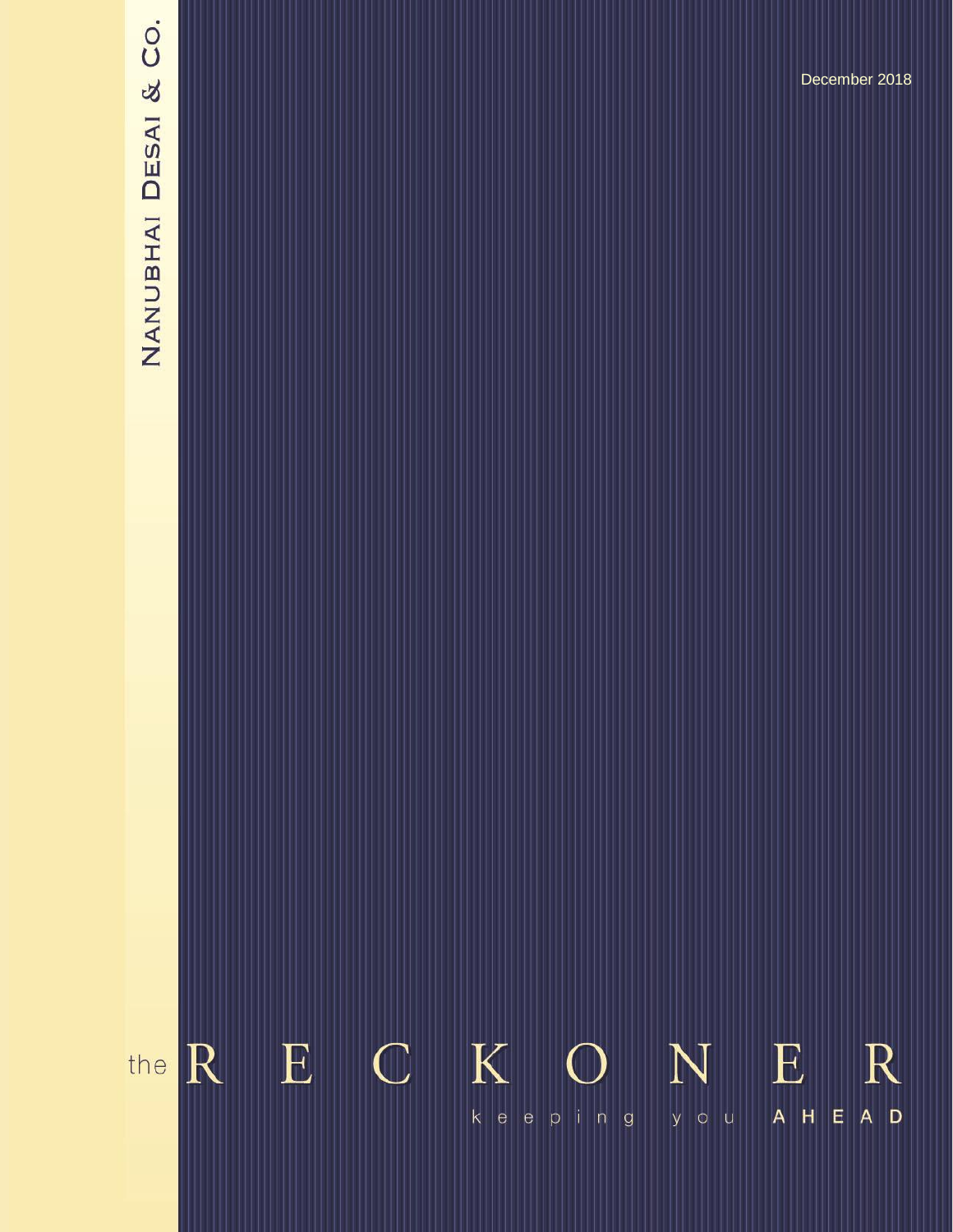# **Contents**

| <b>REGULATION GOVERNING INVESTMENTS 14</b> |
|--------------------------------------------|
|                                            |
|                                            |
|                                            |
| <b>DISCLAIMER AND STATUTORYNOTICE  21</b>  |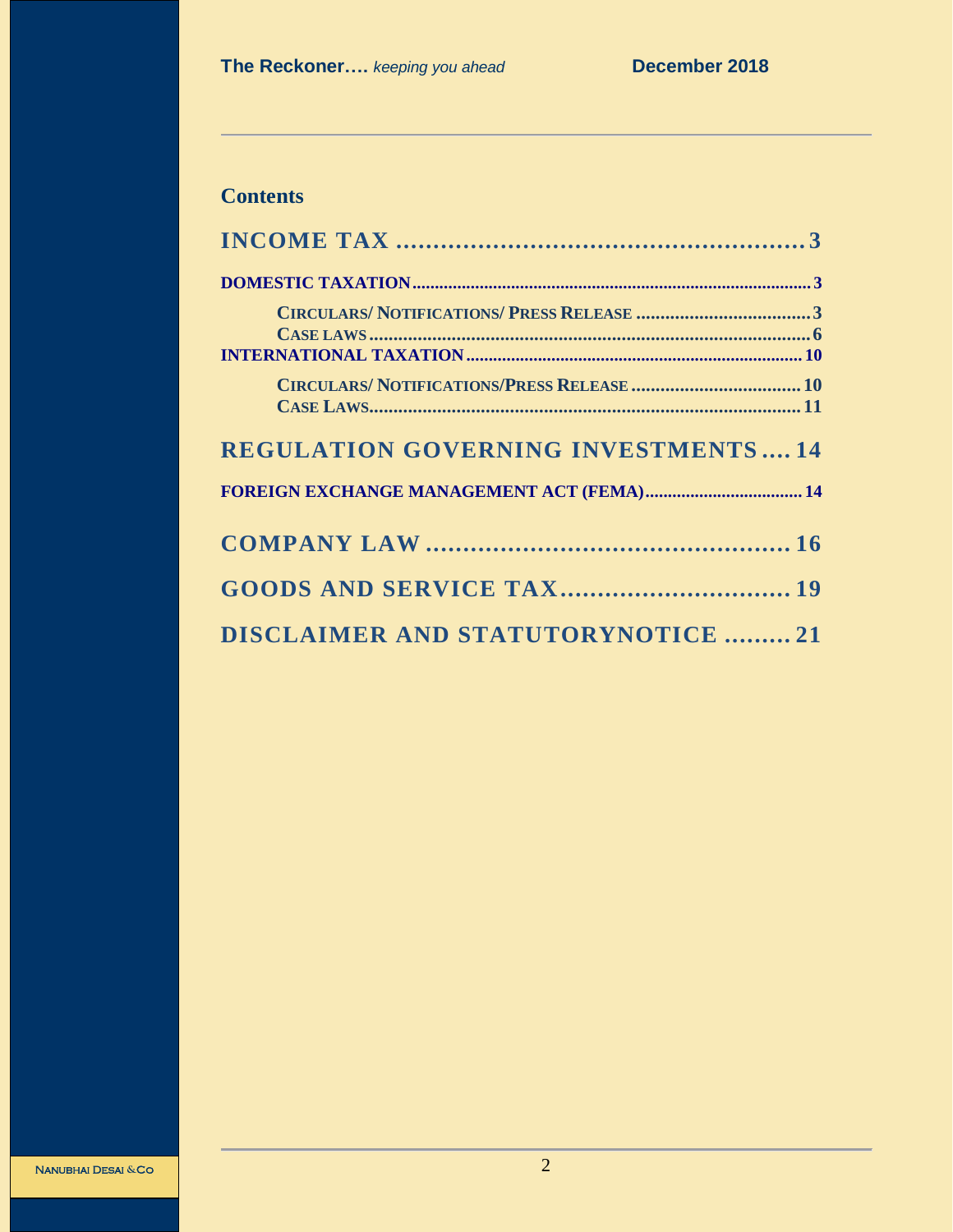# <span id="page-2-0"></span>**INCOME TAX**

# <span id="page-2-1"></span>**DOMESTIC TAXATION**

#### <span id="page-2-2"></span>*Circulars/ Notifications/ Press Release*

GSR 1217 (E) dated December 18, 2018 with effect from the date of its publication in the Official Gazette i.e. December, 18 2018: amendments to the Income-tax Rules. 1962 (the Rules) have been carried out and sub-rule (4) of Rule lODB has been substituted: to provide that the period for furnishing of the report under sub section (4) of section 286 of the Income-tax Act. 1961 (the Act) by the constituent entity referred to in that sub-section shall be twelve months from the end of the reporting accounting year.

It has been further provided that in case the parent entity of the constituent entity is resident of a country or territory where, there has been a systemic failure of the country or territory and the said failure has been intimated to such constituent entity the period for submission of the report shall be six months from the end of the month in which said systemic failure has been intimated.

Representations from the stakeholders have been received by the Central Board of Direct Taxes (the Board) in the matter. It has been inter alia stated that the constituent entity of an international group. which is resident in India having parent entity resident in jurisdictions with which India does not have an agreement providing for exchange of the report of the nature referred to in sub-section (2) of the Act and where the reporting accounting year is calendar year based i.e. ending on December 31 of the year would need to furnish the report under sub-section (4) of section 286 of the Act in India by December 31, 2018.

 It has also been represented that read with the amendment to section 286 of the Act and the substituted sub-rule (4) of rule 10DB of the Rules. The constituent entity in such case for reporting accounting year ending on March 31. 2017 would have been required to furnish the CbCR by March 31, 2018 which is not plausible.

In order to remove the genuine hardship in furnishing of the report under sub-section (4) of section 286 of the Act read with sub-rule (4) of rule lODB of the Rules caused as above and as a one-time measure the Board. in exercise of powers conferred under section 119 of the Act extend the period for furnishing of said report by the constituent entities referred to under clause (a) or (00) of said sub-section in respect of reporting accounting years ending upto February 28, 2018. to March 31, 2019.

*(Circular No. 9/2018/F No 370142/17/2018 -TPL, dated 26th December, 2018)*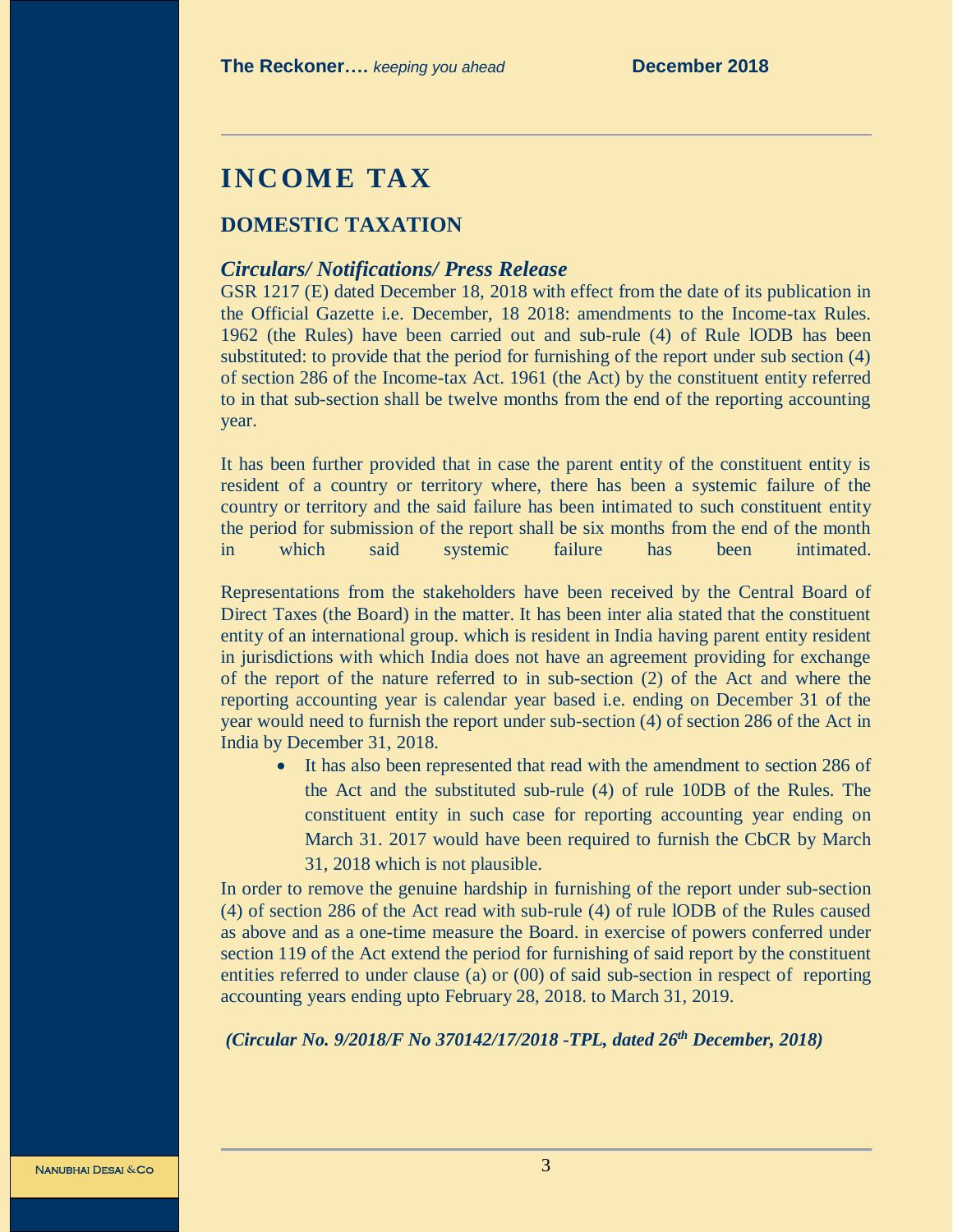## **Section 194a of the income-tax act, 1961, read with rule 31a of the Income tax rules, 1962 - deduction of tax at source - interest other than interest on securities - TDS in case of senior citizens.**

- 1. It has been brought to the notice of CBDT that in case of Senior Citizens, some TDS deductors/Banks are making TDS deductions even when the amount of income does not exceed fifty thousand rupees. The same is not in accordance with the law as the Income-tax Act provides that no tax deduction at source under section 194A shall be made in the case of Senior Citizens where the amount of such income or, the aggregate of the amounts of such income credited or paid during the financial year does not exceed fifty thousand rupees. (Please refer to the third proviso to sub-section 3 of section 194A)
- 2. Under sub-rule (5) of Rule 31A of the Income-tax Rules, 1962, the Director General of Income-tax (Systems) is authorized to specify the procedures, formats and standards for the purposes of furnishing and verification of the statements or claim for refund in Form 26B and shall be responsible for the day-to-day administration in relation to furnishing and verification of the statements or claim for refund in Form 26B in the manner so specified.
- 3. In exercise of the powers delegated by the Central Board of Direct Taxes (Board) under sub-rule (5) of Rule 31A of the Income-tax Rules, 1962, the Principal Director General of Income-tax (Systems) hereby clarifies that no tax deduction at source under section 194A shall be made in the case of Senior Citizens where the amount of such income or, the aggregate of the amounts of such income credited or paid during the financial year does not exceed fifty thousand rupees.

*(Notification No.06/2018 F.No.PR.DGIT(S)/CPC (TDS)/NOTIFICATION/2018-19, dated 6th December, 2018)*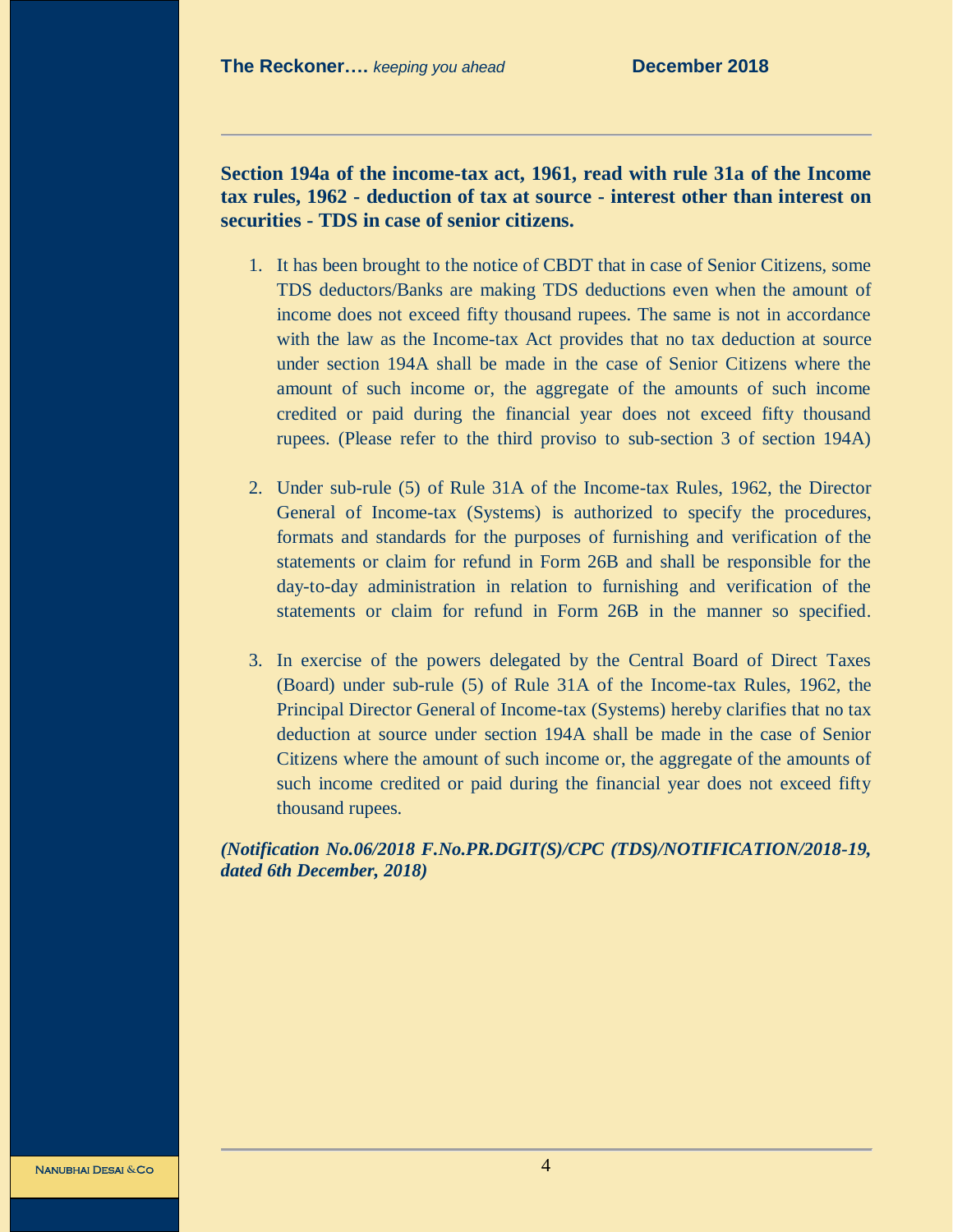#### **Exception from online filing of application under sections 197 and 206c (9) of income tax act, 1961 in the cases of NRIs and Resident applicants**

The Central Board of Direct Taxes (CBDT) has decided to allow exception from online filing of application under Section 197 and 206C (9) in the cases of NRIs and Resident Applicants.

Vide Notification No. 74/2018 dated 25.10.2018, Rule 28 of the Income Tax Rules, 1962 was amended to prescribe electronic filing of application for lower deduction or no deduction under section 197 of Income Tax Act, 1961 using digital signature or EVC. Similar changes were also made in Rule 37G to prescribe electronic filing of application under section 206C (9) for lower or nil rate of tax collection at source (TCS). The functionality for online filing has since been made available by CPC-TDS through TRACES portal. Form No. 13 is the common form for application under Sections 197 and 206C(9).

- allowed Non-Resident Indians (NRIs), who are not able to register themselves on TRACES, to file manual application in Form No. 13 before the TDS officer or in ASK Centers till 31-3-2019.
- allowed Resident Applicants to file Manual Application in Form No. 13 before the TDS officer or in ASK Centers till 31-12-2018.

*(Press Release, dated 24th December2018)*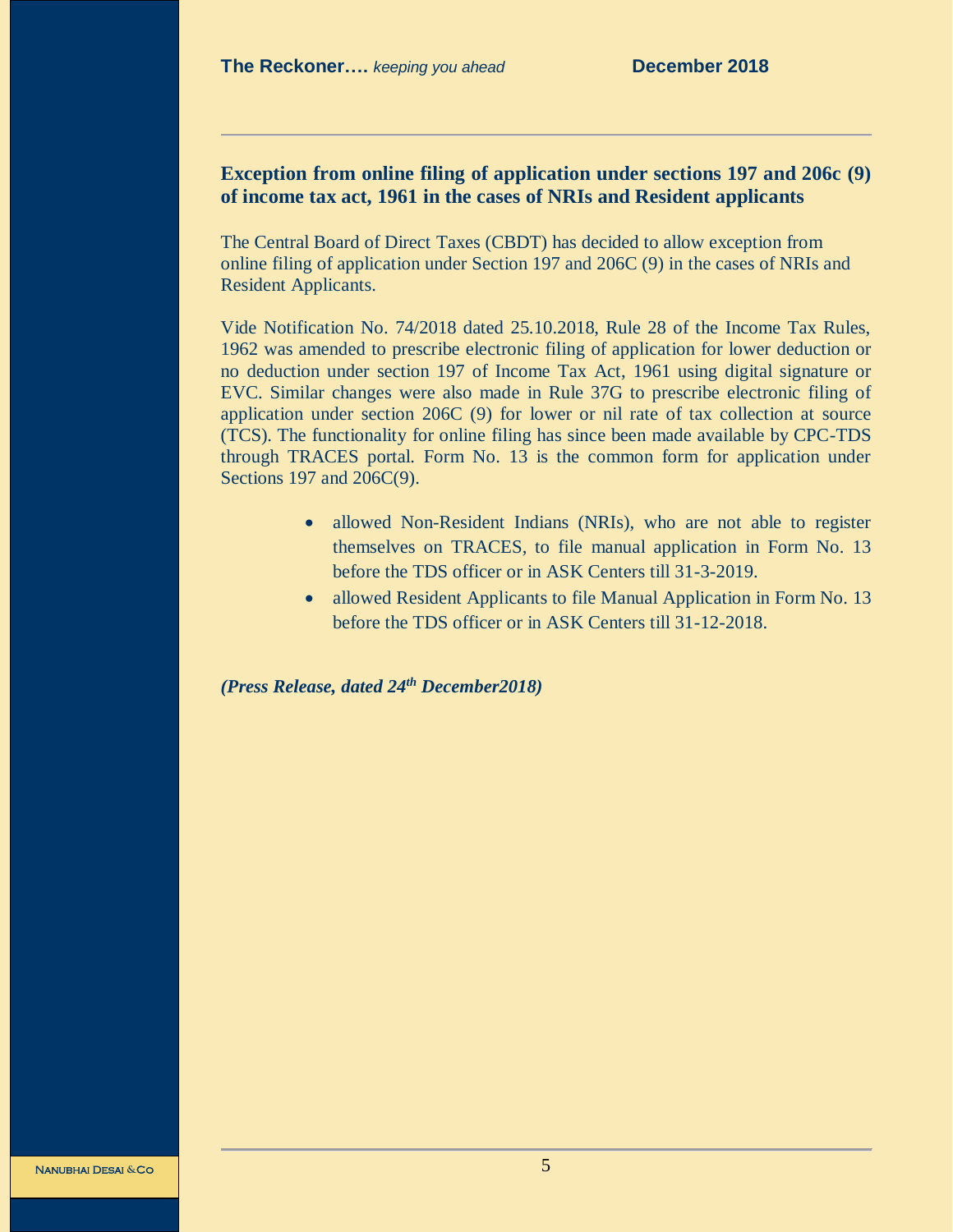# <span id="page-5-0"></span>*Case laws*

#### *CIT vs. Adar Cyrus Poonawalla – (2018) 100 Taxmann.com 227 (Bombay)*

#### *Facts:*

- The assessee, an individual, had entered into two transactions; the first one was the sale of shares of City Parks P. Ltd. (CPPL) which were received by the assessee as a gift from his father. The assessee sold the said shares during the assessment year under consideration and earned a Long Term Capital Gain of Rs. 17,32,46,580/-. The second transaction pertained to purchase and sale of shares of HCL Technologies Ltd. wherein the assesse had also received bonus shares in the ratio of one share for every one share held. The assessee sold shares of HCL which resulted into loss of Rs. 14,95,84,935/-, which the assessee claimed as short term capital loss and set it off against the Capital gain earned on sale of CPPL.
- The Assessing Officer held that both the transactions were in the nature of assessee's business transactions and the assessee had entered into the transactions of HCL Technologies in order to avoid tax liability. As such the AO recomputed the taxable business income at Rs.16,94,78,713/-. The CIT (A) accepted the assessee's contention in respect of the sale of shares of CPPL treating the gain thereon as Long Term Capital Gains. However, he treated the loss on shares a business loss and accepted the computation made thereof by the AO.

#### *Issue:*

• Capital gain vs. business income – sale of shares – loss on account of sale of shares adjusted against gains from sale of shares – bonus stripping – allowed.

# *Held:*

• The Tribunal however, accepted the capital gains as declared by the assessee thereby allowing the assessee's appeal and further dismissed Department's appeal. The Tribunal also held that there is a marked difference between the provisions of section 94(7) and section 94(8) whereby shares are specifically excluded from the operation of bonus stripping transactions. It also held that there is a difference between abuse of law and use of the provisions of law and the latter could well be used as a means to legitimately undertake a tax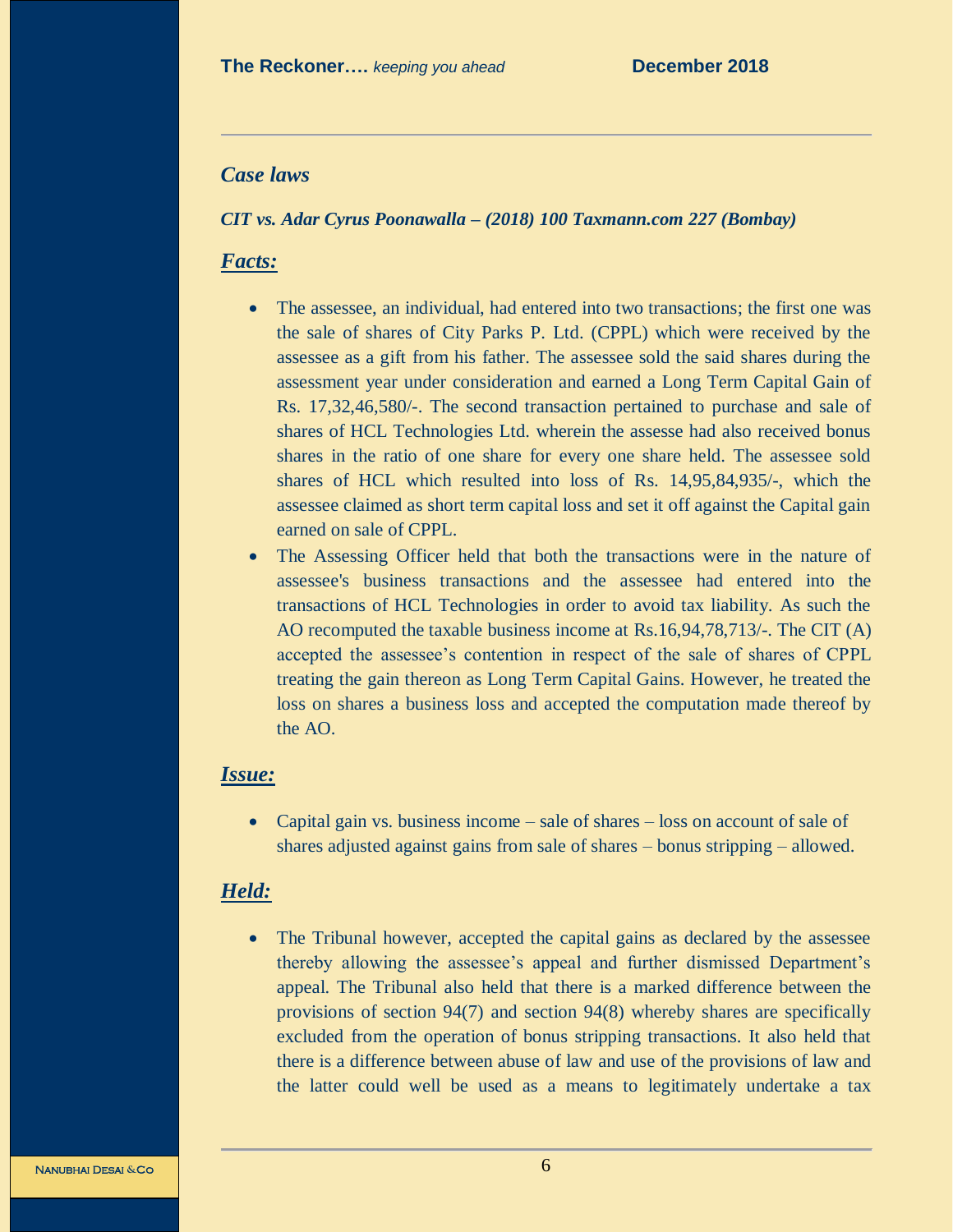planning exercise relying on CIT vs. Walfort Shares and Stock Brokers – (2010) 326 ITR 1 (SC).The Department filed further appeal before the Hon'ble High Court contending that:

- o The assessee is a trader in shares and the transactions of the assessee are in the nature of business transactions;
- o The Assessee had sold the bonus shares in the subsequent years and claimed exemption u/s. 10(38) of the Act;
- The assessee had purposely entered into a transaction of sale of shares of HCL after declaration of bonus in order to reduce his tax liability by way of tax planning.
- The Hon'ble High Court affirmed the order of the Tribunal holding that the entire issue hinges on the question whether the transactions in question were in the nature of business transactions or holding of shares by the assessee was purely in the nature of investment. Surely, the Revenue cannot object to legitimate tax planning.
- Legitimately, if the assessee had claimed set off of loss against the gain in sale of shares, the Revenue cannot frown upon, simply by pointing out that in the process, the assessee reduced his tax liability. The Court observed that the Tribunal had examined both transactions extensively.
- With respect to the first transaction of sale of shares in CPPL, the Tribunal noted that the shares were gifted by his father who himself had held the shares as investment.
- The company was unlisted private limited company. There was no material on record to suggest that the assessee had entered into the business venture in the process. Likewise in the second transaction also, the Tribunal noted that the Revenue has, in the preceding and succeeding assessment years, accepted, the sale of shares by the assessee as investment and the proceed was treated as capital gains.
- With respect to HCL Technologies, when the assessee sold the bonus shares in the later year, the Revenue treated the gain as capital gain. Thus the High Court dismissed the department's appeal and affirmed the Tribunal order.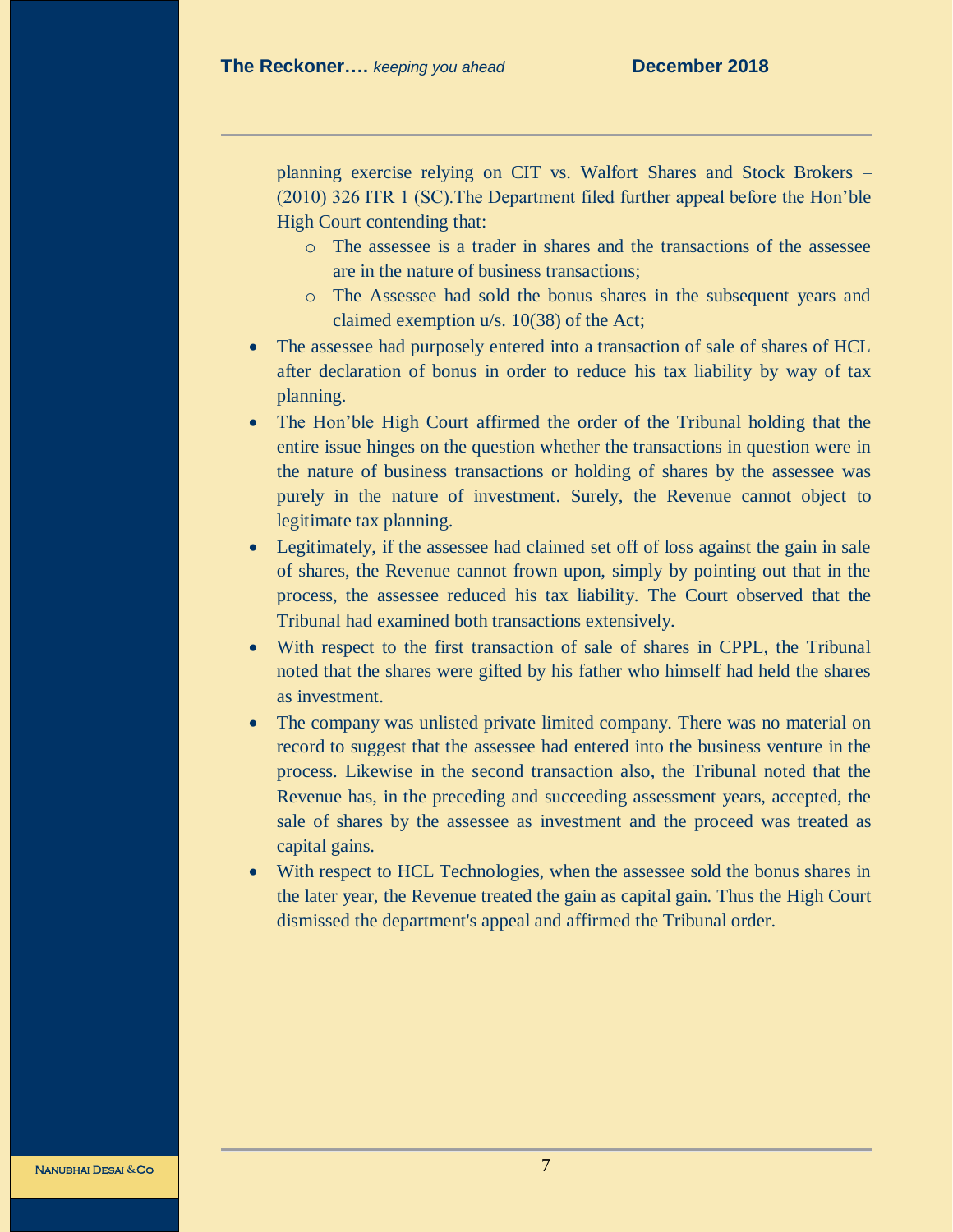## *PCIT vs. BMA Capfin Ltd. [SLP Civil Diary No. 40486 of 2018 dated 19th November, 2018.*

#### *Facts:*

- In this case M/s. Xenial Investments Pvt. Ltd., i.e., the original assessee filed a return of income on 1st November 2004. The original assessment was completed but the matter was remitted on two occasions. In the third round, in reply to notice, the assessee had indicated that it underwent an entity change inasmuch as merger and amalgamation had been approved by the High Court vide order dated 10th October, 2013w.e.f. 1st April 2012. The AO took note of this development but instead of completing the assessment in the hands and in the name of the amalgamated or merged entity, i.e., Adhunik Technology Pvt. Ltd., it proceeded to complete the separate assessment in the name of the (by then) non-existent entity, i.e., M/s. Xenial Investments Pvt. Ltd. The CIT(A) allowed the appeal of the assessee. The Tribunal, applying the ratio of the decision of the Delhi High Court in Spice Entertainment vs. CIT [IT Appeal No. 475 of 2011] and CIT vs. Dimension Apparel (P.) Ltd. [(2015) 370 ITR 288 (Delhi)], upheld the CIT (A)'s order and held that the assessment was a nullity.
- The High Court observed that the settled position arising from the string of judgments, i.e., from *Spice Entertainment vs. CIT to CIT vs. Vivid Marketing Services Pvt. Ltd*. are not distinguishable. The rationale for holding that even section 292B is inapplicable in all these cases was that once the corporate entity is merged with another, i.e., transferee corporation, the assessment had to be completed in the latter's hands.

#### *Issue:*

 After the merger of the assessee company with another company subsequent assessment order passed in the name of the assessee company was a nullity. SLP of the Department is dismissed.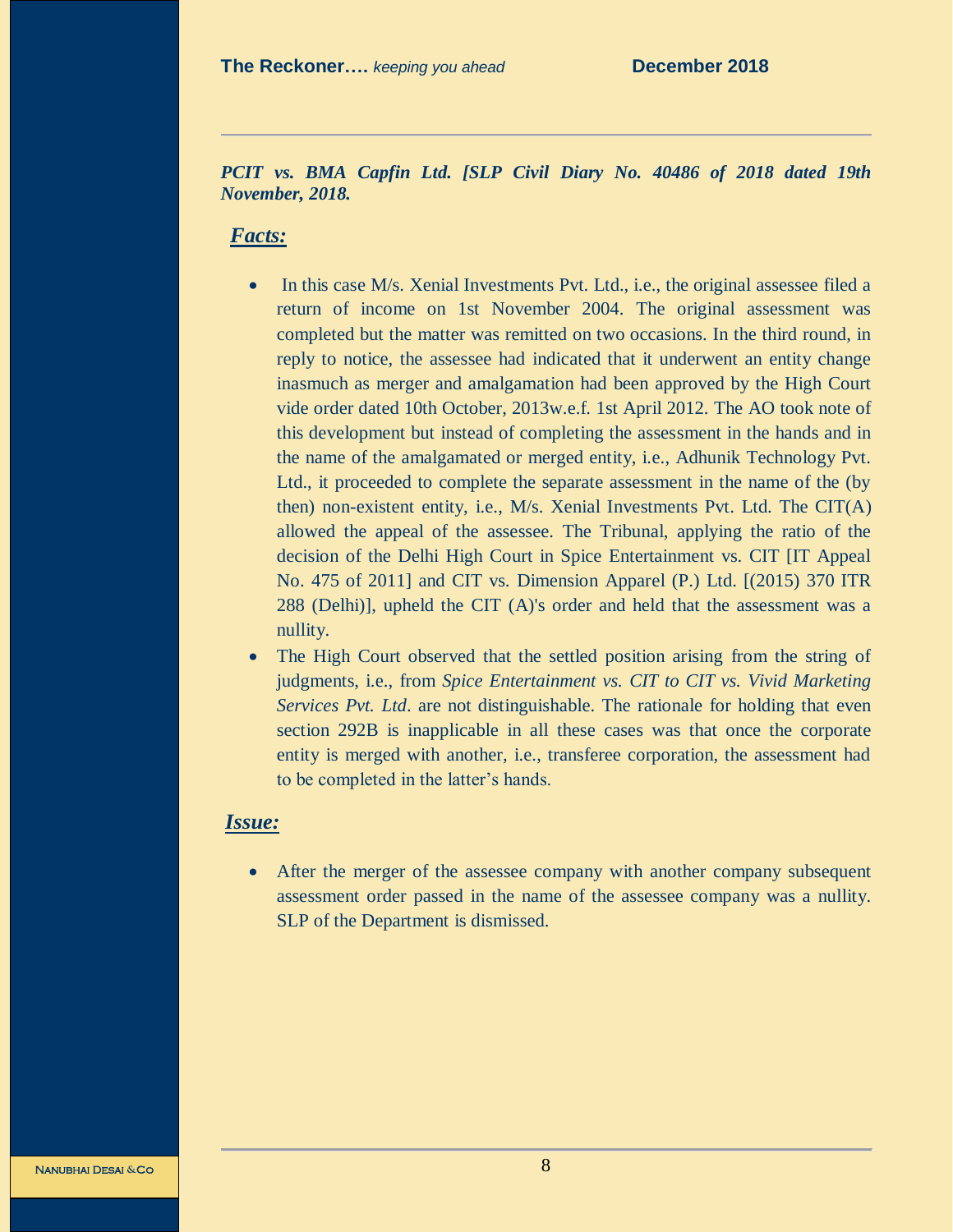# *Held:*

Held by the High Court:

- The High Court held that the revenue, despite being intimated did not complete the assessment in the hands of amalgamated company even though the revenue department was notified about the development which the assessee was duty bound to do. The revenue persisted in completing a separate assessment order in respect of an entity which was nonexistent.
- For the above reasons the High Court held in favour of the assessee and held that no question of law arises.
- The Supreme Court dismissed the appeal of the Revenue.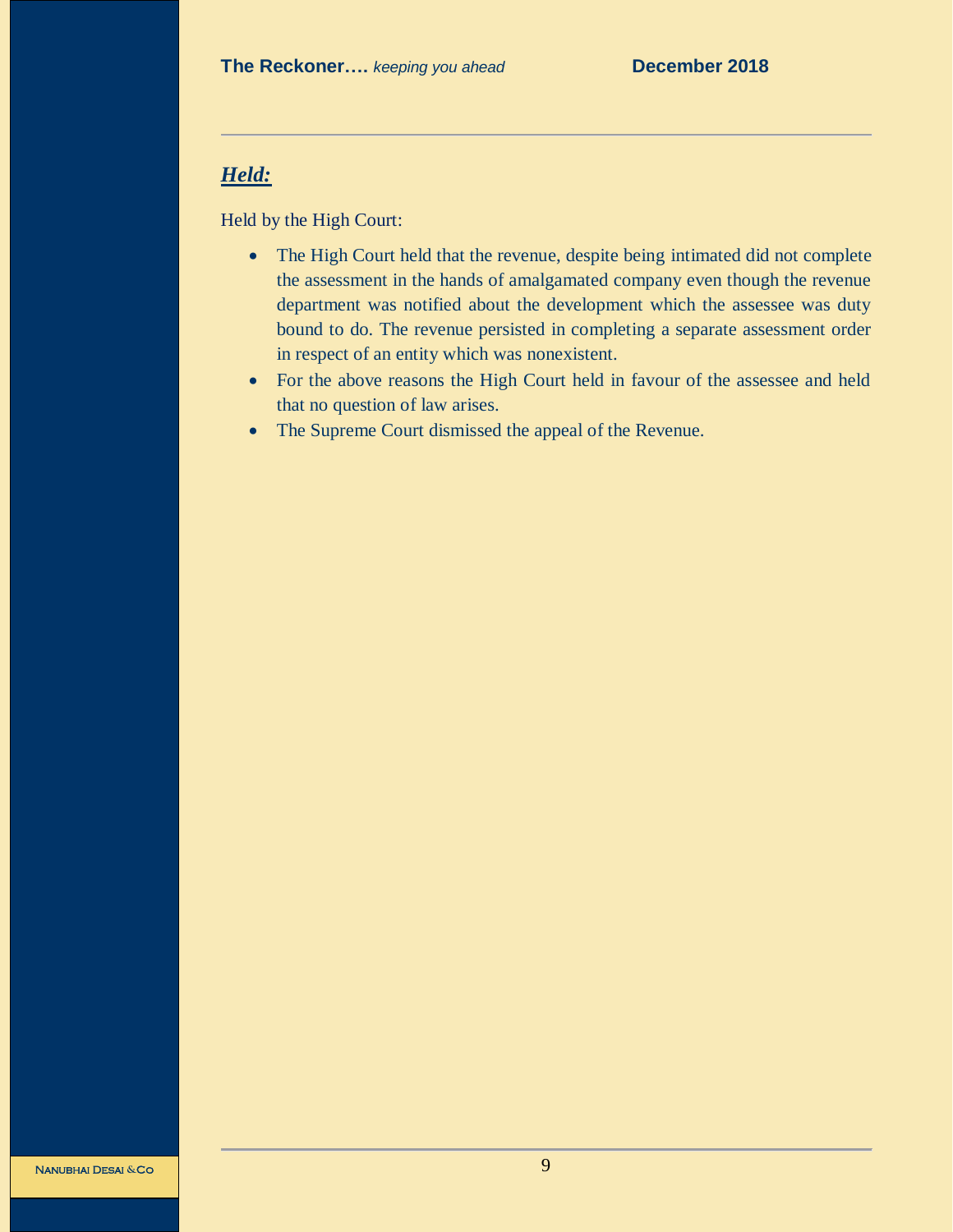# <span id="page-9-0"></span>**INTERNATIONAL TAXATION**

# <span id="page-9-1"></span>*Circulars/ Notifications/Press Release*

**S.O. 6247(E).**, an Agreement between the Government of the Republic of India and the Government of the Republic of the Hong Kong Special Administrative Region of People's Republic of China for the avoidance of double taxation and the prevention of fiscal evasion with respect to taxes on income was signed at Hong Kong on the 19th March, 2018 as set out in the Annexure to this notification (hereinafter referred to as the Agreement);

And whereas, the said Agreement entered into force on the 30th day of November, 2018, being the date of the later of the notifications of the completion of the procedures required by the respective laws for entry into force of the said Agreement, in accordance with paragraph 2 of Article 29 of the said Agreement;

And whereas, sub-paragraph (b) of paragraph 3 of Article 29 of the said Agreement provides that the provisions of the Agreement shall have effect in India in respect of income derived in any fiscal year beginning on or after the first day of April following the date on which the Agreement enters into force;

Now, therefore, in exercise of the powers conferred by sub-section (1) of section 90 of the Income-tax Act, 1961 (43 of 1961), the Central Government hereby notifies that all he provisions of said Agreement, as annexed hereto, shall be given effect to in the Union of India.

*(Notification No. 89/2018/F.No. 500/124/97-FTD-II dated 21st December, 2018)*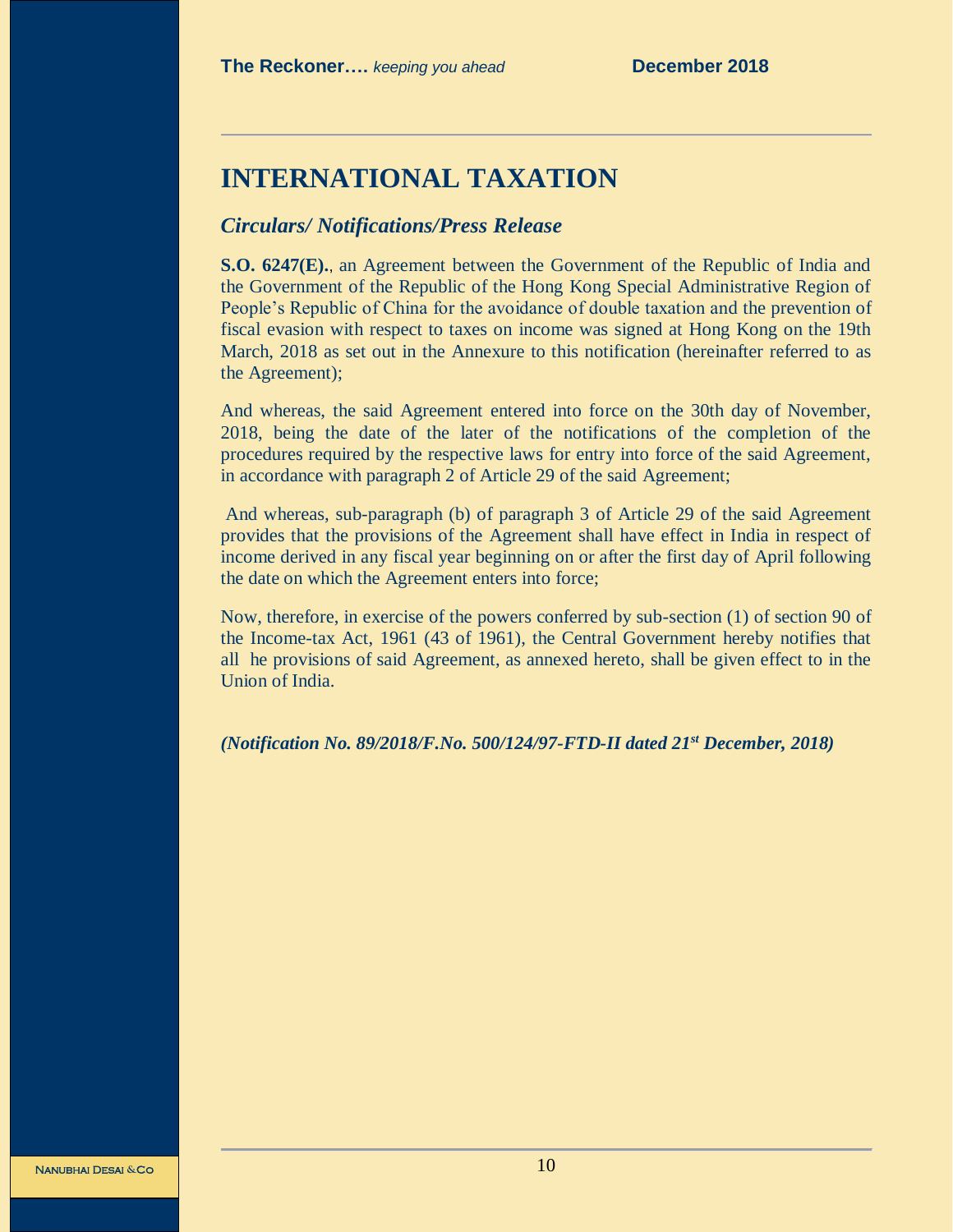# <span id="page-10-0"></span>*Case Laws*

*Pr. CIT vs. Glenmark Pharmaceuticals – [TS-1268- SC-2018-TP] – Civil Appeal No. 12632/2017*

## *Facts*

- During AY. 2008-09, the assessee company extended guarantee in respect of bank loan and L/C facility obtained by its AEs and charged guarantee fee @ 0.53% in respect of guarantee for bank loan and @ 1.47% in respect of guarantee for L/C facility.
- TPO took guarantee fee rate as 3% on the basis of guarantee commission rates charged by banks and proposed a TP adjustment. CIT (A) confirmed the adjustment..
- The Tribunal ruled against Revenue holding that the corporate guarantee was not as foolproof as bank guarantee. Accordingly relying on various decision including *Everest Kanto Cylinders Ltd. [TA-714-ITAT-2012 (M m)- TP]* in which rate of 0.25% was considered t be at Arm's Length Price (ALP), the Tribunal held that guarantee commission rates charge by assessee were reasonable and deleted the TP addition.
- The High Court also ruled against the Revenue noting that the Tribunal had relief on a Co-ordinate Bench decision in the case of Everest Kanto Cylinders Ltd. [TS-714-ITAT 2012(Mum)-TP] which had been upheld by jurisdictional HC [TS-200-HC-2015 (BOM) TP].
- Aggrieved, the Revenue filed SLP before the Supreme Court.

#### *Issue:*

 Corporate guarantee cannot be equated with bank guarantee for determining the Arm's Length Price (ALP)

## *Held*

• The Apex Court dismissed Revenue's SLP holding that the issue had been rightly decided by the High Court in favour of the assessee and against the Revenue.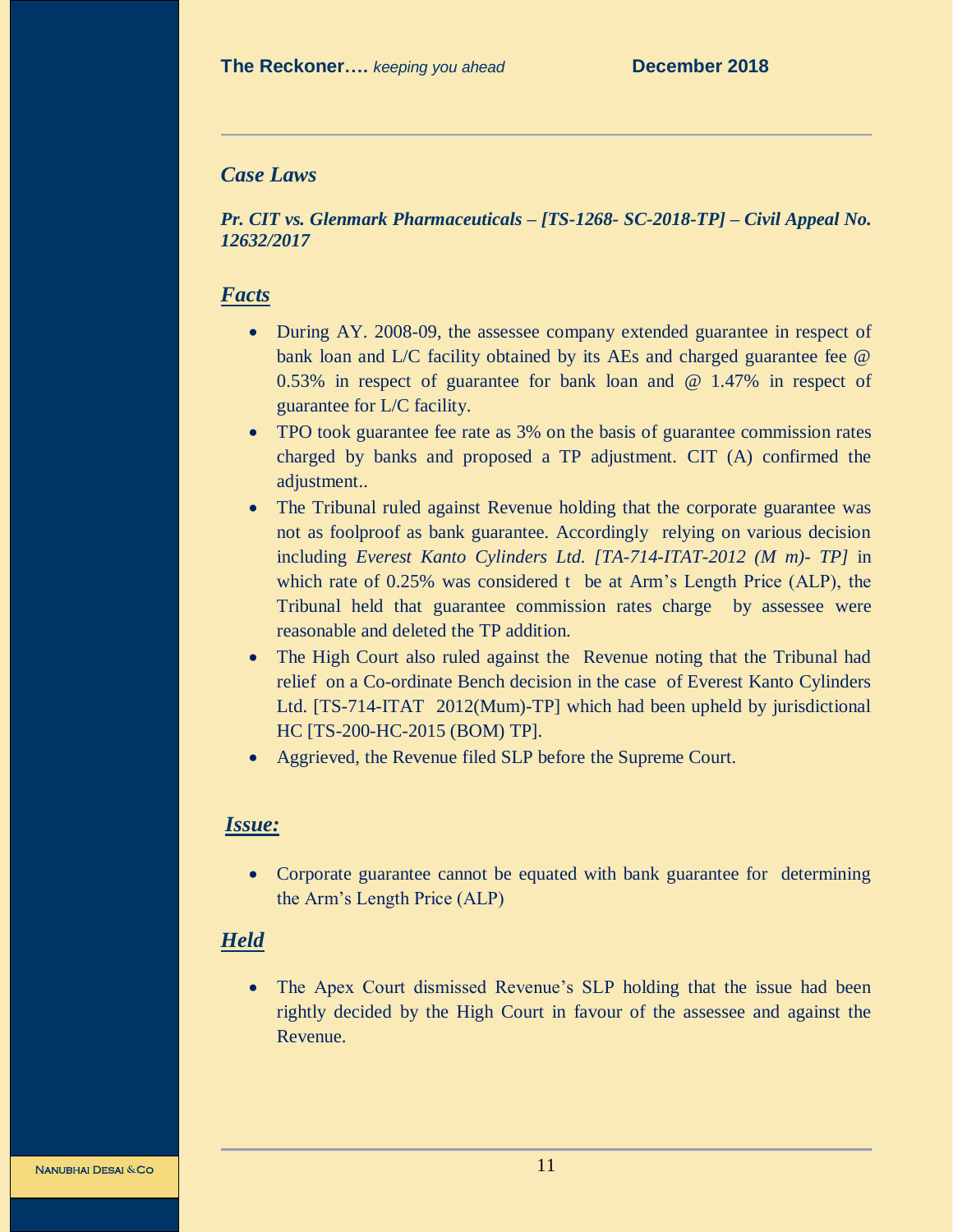*Lionbridge Technologies Pvt. Ltd. vs. Union of India & Others [TS-1294-HC-2018(Bom)-TP] – Writ Petition No. 2960 of 2018*

#### *Facts:*

- The Tribunal in its original order, while disposing off the assessee's appeal against t e TP adjustment made by the AO / TPO for AY 2012-13, had rejected the assessee's content ion that one comparable, i.e., *Cybermate Infotek Ltd. (CIL)*, which was into software products could not be considered as a comparable to the assessee, engaged only in software development services.
- The assessee filed a miscellaneous application for rectification inter alia contending that the Tribunal had made a mistake apparent on record by not following the judicial precedent laid down by the Jurisdictional High Court in the case of CIT vs. PTC Software (I) Private Limited (2016) 75 taxmann.com 31 (Bombay) and also the assessee's own case decided by the Tribunal for earlier years i.e., AY and AY 2010-11 *[Lionbridge Technologies (P.) Ltd. vs. ITO (2015) 64 taxmann.com 461 (Mum)].*
- In the case of PTC Software (I) Private Limited (supra), the Court had held that software services and software products are not identical activities and therefore, the two separate companies or entities providing respective services would not give rise to comparable instances. Similar view was taken by the Tribunal in the assessee's own case for above mentioned years.
- The Tribunal however rejected the assessee's aforesaid ground for rectification but allowed the application on other grounds, for which further hearing was scheduled on 16th January, 2019.
- Aggrieved, the assessee filed a writ petition before the High Court against the Tribunal's order disposing of the rectification application.

#### *Issue:*

 Comparability of Cybermate Infoteck Limited restored back to the Tribunal, noting that the Tribunal was to anyway decide on some other issues raised in rectification application by the assessee and that the Tribunal had taken a different view on the said comparability in earlier years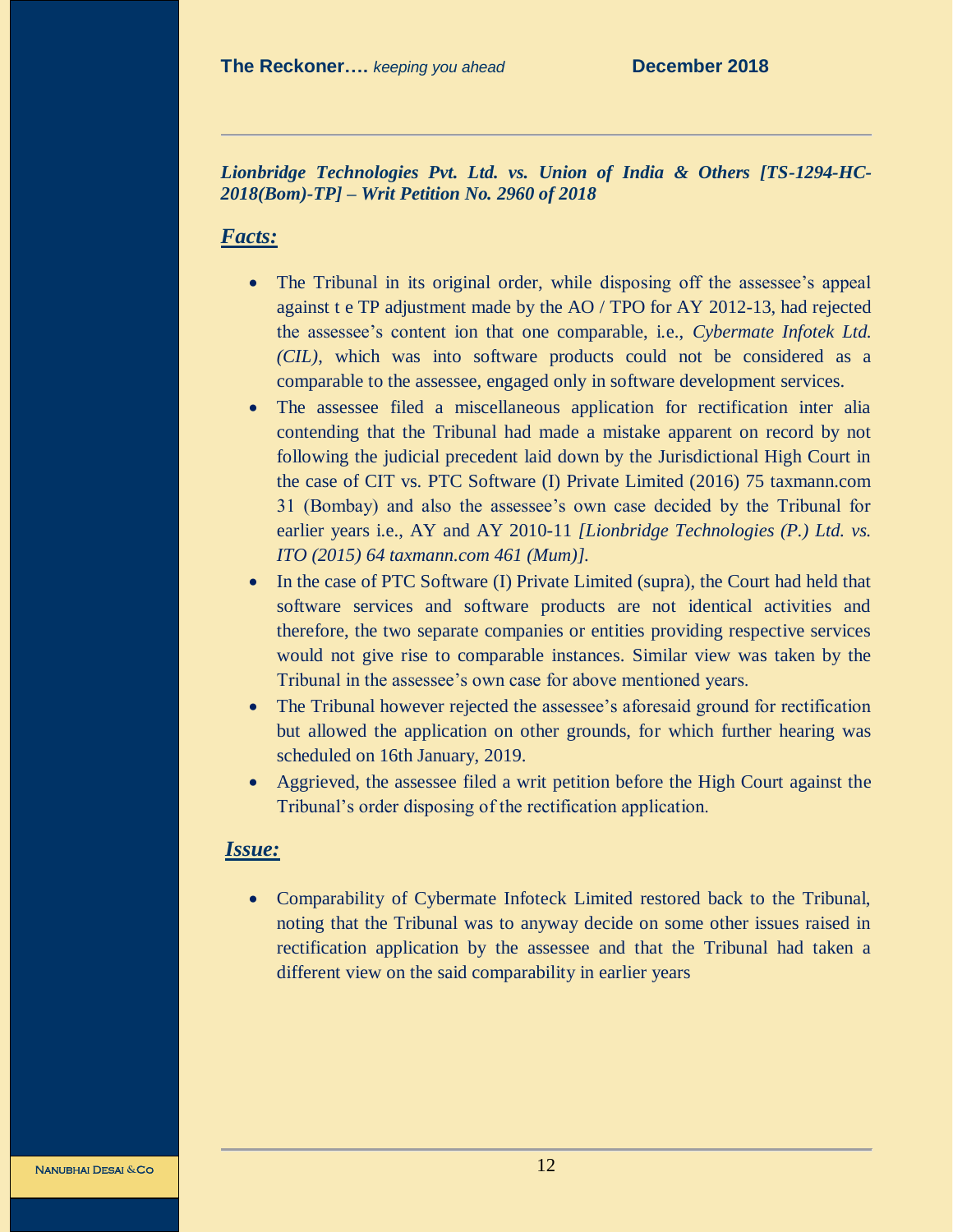# *Held:*

- The Court remitted the issue of comparability of the said comparable i.e., CIL to the Tribunal with a direction to undertaken a fresh and a detailed inquiry as to the permissibility of comparing the instances of CIL with that of the assessee with special focus on the decision of this Court in case of PTC Software India Private Limited (supra).
- The Court explained that it did not express any opinion on the rival contention for the reasons that (i) the Tribunal was anyway hearing the tax appeal on certain limited issues and (ii) prima facie it was brought to the notice that the Tribunal in earlier years had dealt with similar issue differently.
- The petition was disposed off accordingly.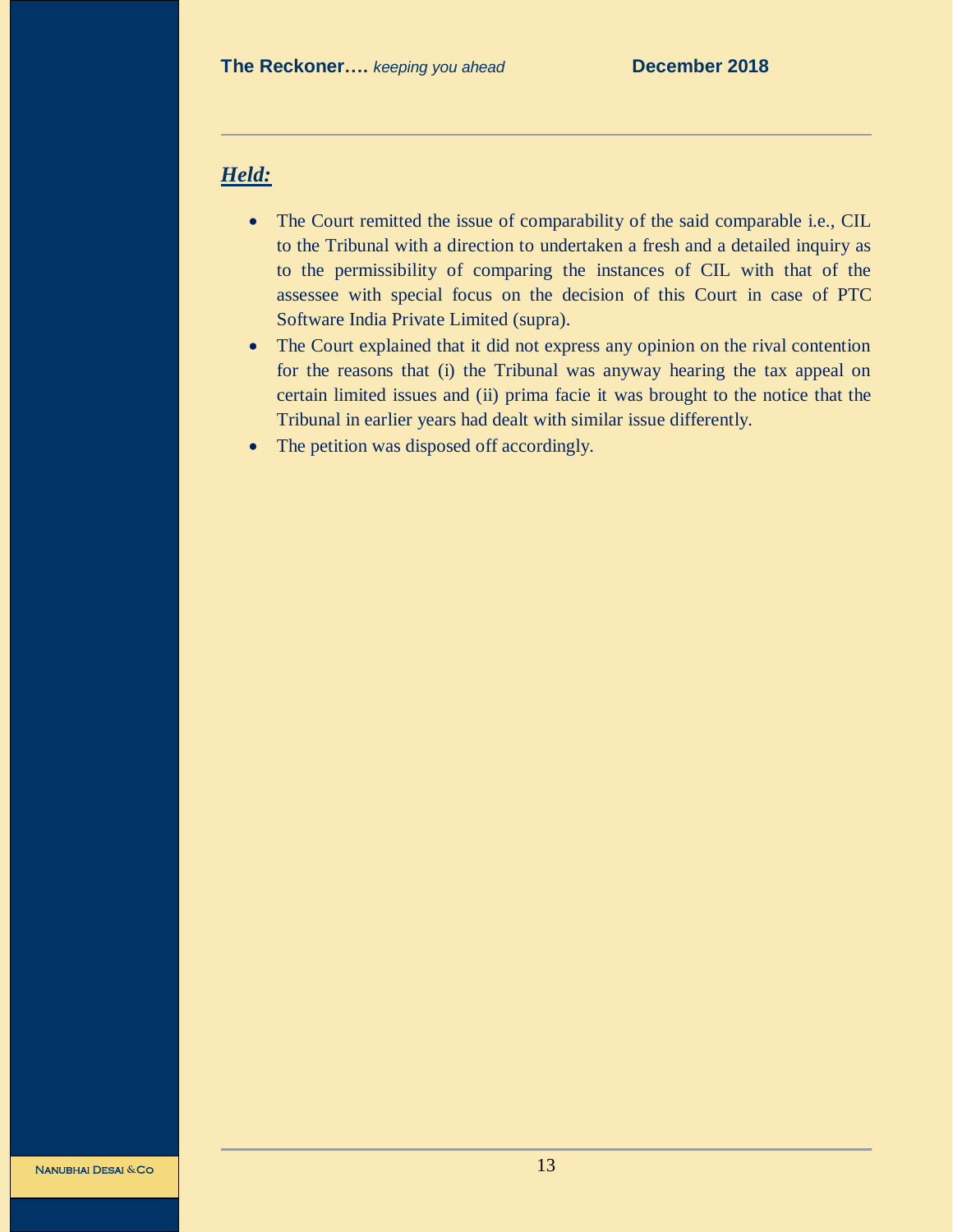# <span id="page-13-0"></span>**REGULATION GOVERNING INVESTMENTS**

# <span id="page-13-1"></span>**FOREIGN EXCHANGE MANAGEMENT ACT (FEMA)**

# **Exim bank's Government of India supported line of credit of USD 500 million to Government of the united republic of Tanzania**

- Export-Import Bank of India (Exim Bank) has entered into an agreement dated May 10, 2018 with the Government of the United Republic of Tanzania for making available to the latter, a Government of India supported Line of Credit (LoC) of USD 500 million (USD Five hundred million) for the purpose of financing water supply schemes in the Republic of Tanzania. Under the arrangement, financing of export of eligible goods and services from India, as defined under the agreement, would be allowed subject to their being eligible for export under the Foreign Trade Policy of the Government of India and whose purchase may be agreed to be financed by the Exim Bank under this agreement. Out of the total credit by Exim Bank under this agreement, goods and services of the value of at least 75 per cent of the contract price shall be supplied by the seller from India and the remaining 25 per cent of goods and services may be procured by the seller for the purpose of the eligible contract from outside India.
- The Agreement under the LoC is effective from September 18, 2018. Under the LoC, the terminal utilization period is 60 months after the scheduled completion date of the project.
- Shipments under the LoC shall be declared in Export Declaration Form as per instructions issued by the Reserve Bank from time to time.
- No agency commission is payable for export under the above LoC. However, if required, the exporter may use his own resources or utilize balances in his Exchange Earners' Foreign Currency Account for payment of commission in free foreign exchange. Authorised Dealer Category- I (AD Category- I) banks may allow such remittance after realization of full eligible value of export subject to compliance with the extant instructions for payment of agency commission.
- AD Category I banks may bring the contents of this circular to the notice of their exporter constituents and advise them to obtain full details of the LoC from the Exim Bank's office at Centre One, Floor 21, World Trade Centre Complex, Cuffe Parade, Mumbai 400 005 or from their website [www.eximbankindia.in.](http://www.eximbankindia.in/)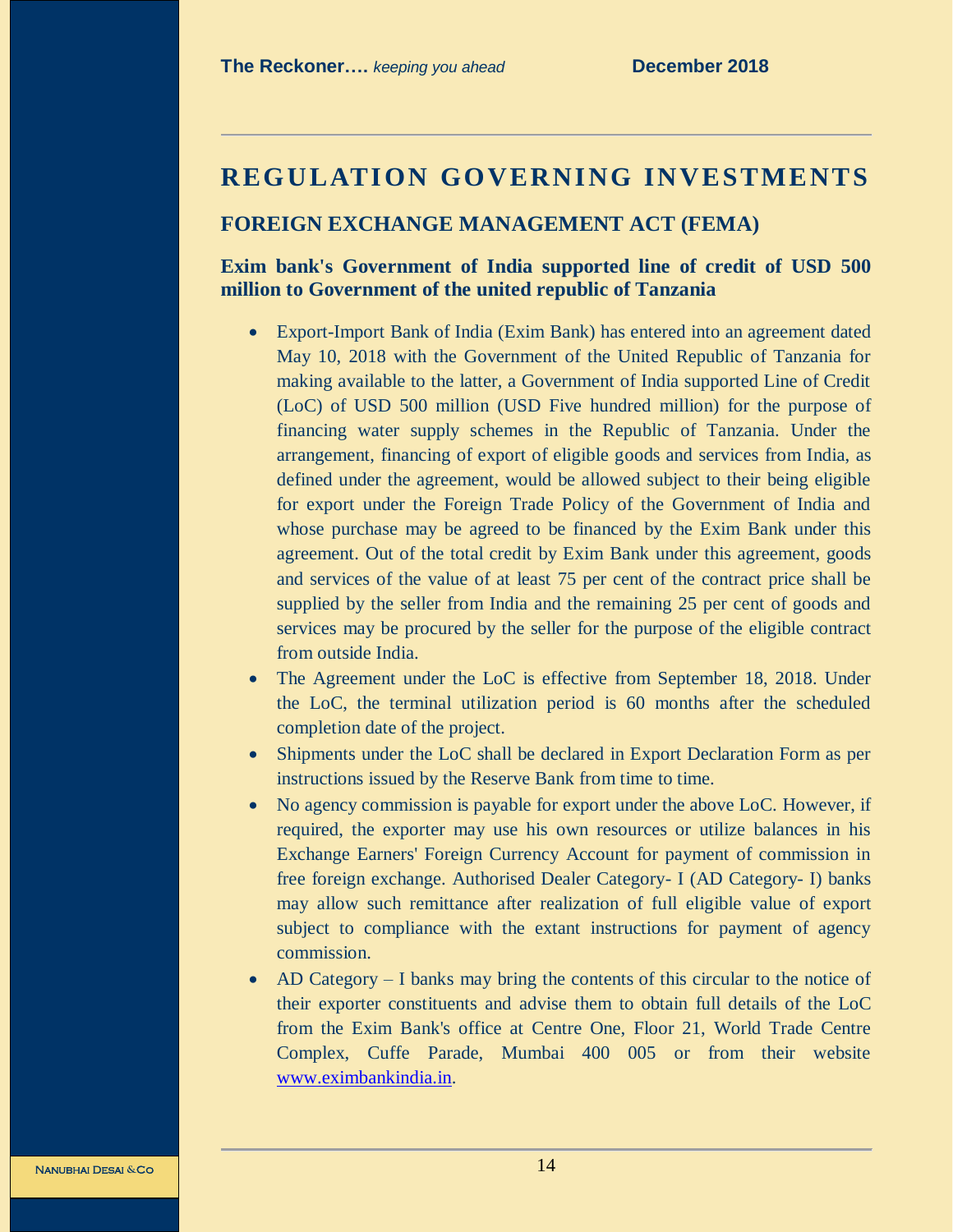$\bullet$  The directions contained in this circular have been issued under sections 10(4) and 11(1) of the Foreign Exchange Management Act (FEMA), 1999 (42 of 1999) and are without prejudice to permissions/approvals, if any, required under any other law.

*(A.P (DIR SERIES) CIRCULAR NO.16, dated 06th December, 2018.)*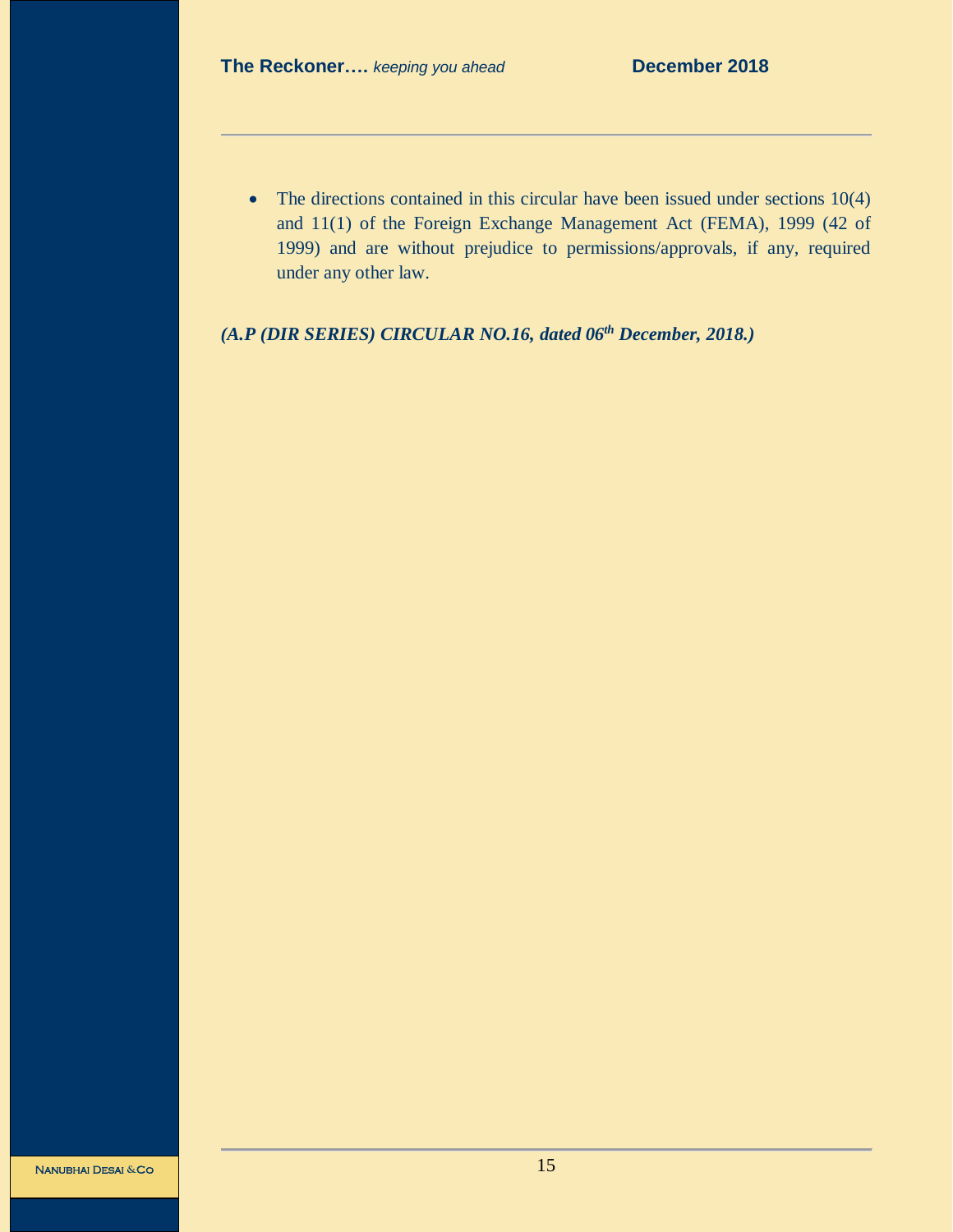# <span id="page-15-0"></span>**COMPANY LAW**

**Case Laws**

*Jaipur Metals & Electricals Employees Organization through General Secretary Mr. Tej Ram Meena vs. Jaipur Metals & Electricals Ltd.*

**NCLT has a jurisdiction under Section 238 of the IBC to admit an application under section 7 of the IBC by a secured financial creditor as an independent proceeding and same has nothing to do with the transfer of pending winding up petition before the High Court.**

## *Brief Note*

The present writ petition has been filed by an employees' union ("Union') of Jaipur Metals &Electricals Ltd. ("Company') against the Judgment dated 1-6-2018 of the Rajasthan High Court ("High Court").

- Company had become a non-performing asset and also had negative net-worth.
- A reference to the Board for Industrial and Financial Reconstruction ("BIFR") under the Sick Industrial Companies (Special Provisions) Act, 1985 ("SICA") was made/filed.
- BIFR had a prima facie opinion that the Company ought to be wound up.
- BIFR had forwarded its opinion to the High Court.
- The High Court has registered the case.
- The Alchemist Asset Reconstruction Company Limited ("R3") acquired substantially all the financial debts of the Company.
- The State of Rajasthan tried to revive the Company but without any success.
- Union had filed a writ petition and on 7-12- 2017, the High Court has directed the Official Liquidator for evaluation of the value of goods and material for making payment of workmen dues.
- On 11-1-2018, R3 had filed an application under section 7 of the IBC.
- In its application, it has stated that it has assigned the debt and same was admitted by the Company and that till date, no liquidation order had been passed.
- NCLT has admitted the application and declared a moratorium under section 14 of the code and appointed an interim resolution professional.
- On 26-4-2018 by way of an interim order, High Court has stayed the NCLT order.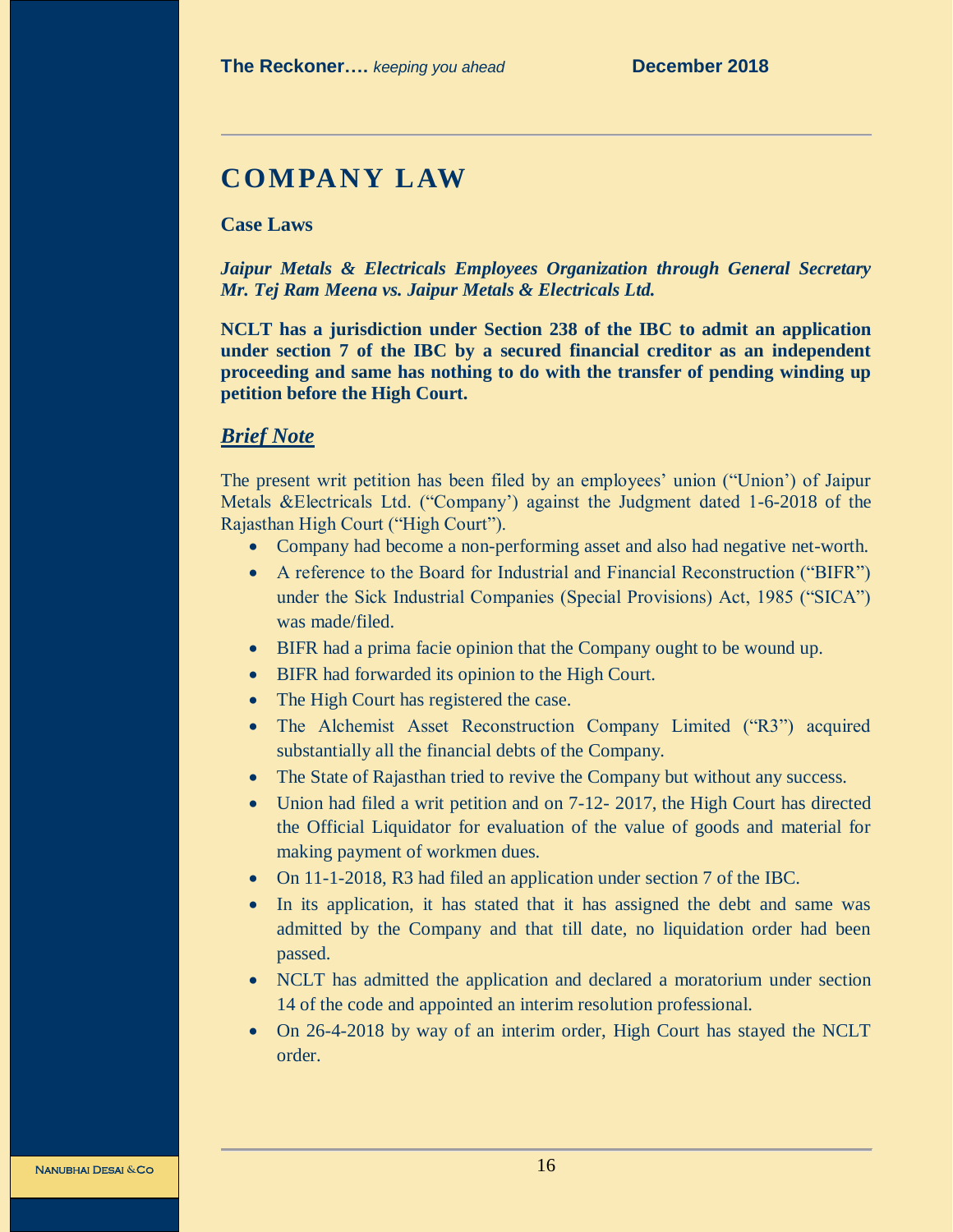On 1-6-2018, High Court has passed the impugned judgment and refused to transfer the winding up proceedings pending before it.

The following submissions are made by the applicant and R3.

- As per the amendments made to the CA13 and Eleventh Schedule of the IBC and section 434, shows that all winding up proceedings pending before the High Court stand transferred to the NCLT.
- As per Rule 5 of the Companies (Transfer of pending Proceedings) Rules, 2016 and particularly Rule 5(2) makes clear that on and after 29-6-2017, winding up of companies initiated under SIC cannot be continued to be dealt by the High Court.
- The High Court judgment was incorrect, as Rule 5 and not Rule 6 should be made applicable.
- Proviso to section  $434(1)(c)$  states that ... any party to any pending winding up proceedings before the High Court may file an application for transfer of proceedings and Court has to oblige.

The following submissions are made by other respondents in favour of High Court Judgment.

- Rule 5(2) made it clear that the present proceedings would continue before the High Court as same is under section 20 of the SICA.
- 2. The omission of this Rule in the amendment made to Rule 5 on 29-6-2017 would not impact High Court dealing with this as SICA had been repealed from 1-12-2016.
- 3. Section 238 of the IBC has no application as it is a non-obstante clause for any clash between IBC and other statutes.
- 4. Amendments to section 434 of the CA13 is made pursuant to the Eleventh Schedule of the IBC itself, thus, winding up petition before the High Court would have to reach their logical conclusion.

# *Judgment*

The Hon. Supreme Court has allowed the appeal and set aside the High Court's Judgment.

 Section 255 of the IBC and Eleventh Schedules has made various amendments to the CA13 including section 434 related to "Transfer of Certain pending proceedings".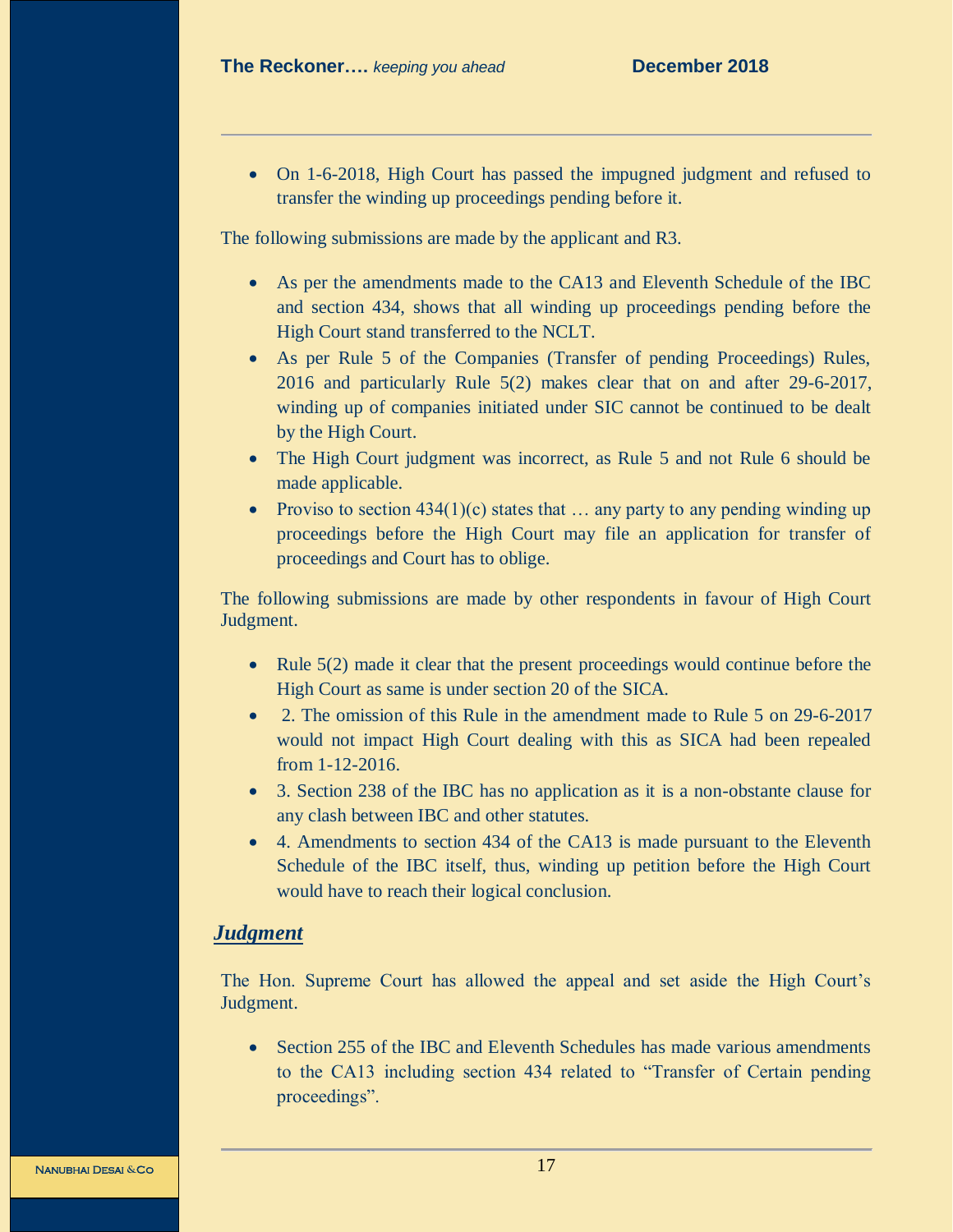- On 17-8-2018, by amendment to Eleventh Schedule of the IBC, section 434 of CA13 was substituted. The new proviso allows any party to make an application
- On 7-12-2016, The Companies (Transfer of Pending Proceedings) Rules, 2016 ("Transfer Rules') came in to force with effect from 1-4-2017.
- As per section 434 as substituted by the Eleventh Schedule to the IBC, from 15-11-2016, all winding up proceedings under the CA13 pending before the date to be notified shall stand transferred to the NCLT.
- Analysis of Rule 5 and Rule 6 of the Transfer Rules provides for three types of proceedings.
	- i. Rule 5(1) refers to winding up petition under clause (e) of section 433 of the Companies Act, 1956 ("CA56") and also under clauses (a) and (f) of section 433 to be transferred to NCLT. Provided, the petition has not been served on the respondent. In such situation, said petition shall be treated under Sections 7, 8, & 9 of the IBC.
	- ii. Under Rule 5(2), the cases where the BIFR under section 20 of SICA has forwarded an opinion to the High Court for winding up, such cases shall continue to be dealt by the High Court.
- As the cases under section 20 of SICA are dealt separately under Rule 5(2), such cases cannot be treated as petitions under section 433(f) and thus, High Court is not correct to apply Rule 6.
- As per section 434 (amended) and Rule 5 of the Transfer Rules, all proceedings under section 20 of SICA pending before the High Court are to continue as such unless post 17-8-2018, a party files an application before the High Court for its transfer.
- Once application is made, High Court must transfer such proceedings to the NCLT.
- The R3 application to the NCLT and its admission is an independent proceedings under IBC and has nothing to do with the transfer of pending winding up before the High Court. R3 may at any time before a winding up order is passed to apply under section 7 of the IBC.
- If there is any inconsistency between Section 434 and IBC, the IBC must prevail.
- NCLT was absolutely correct in applying Section 238 of the IBC to an independent proceedings by a secured financial creditor and it has Jurisdiction.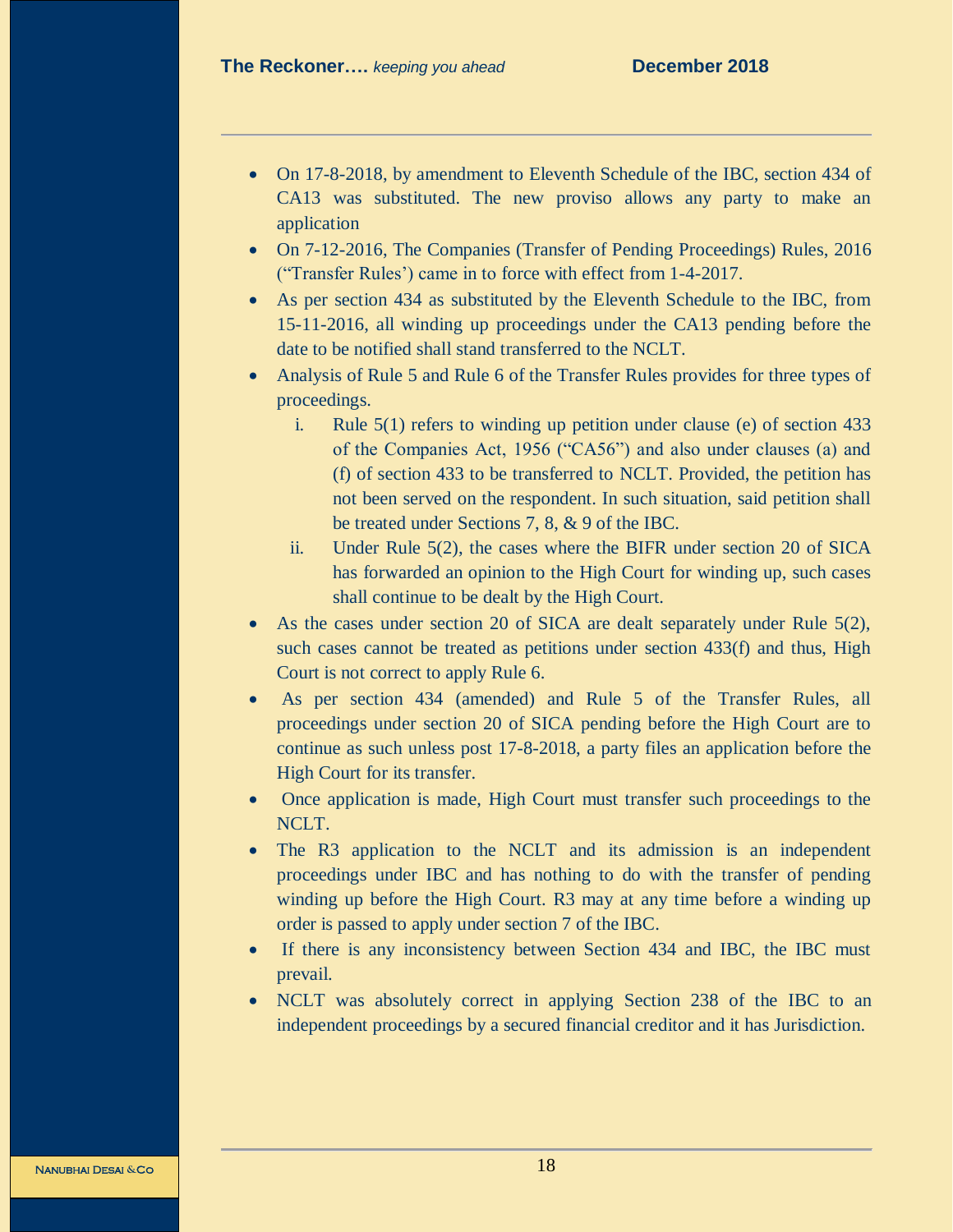# <span id="page-18-0"></span>**GOODS AND SERVICE TAX**

**Exempt supplies made by Government Departments and PSUs to other Government Departments and vice versa from TDS provisions**

The CBIC exempts following persons from the provisions relating to deduction of GST TDS if supply of goods or services takes place between

(a) a department or establishment of the Central Government or State Government; or (b) local authority; or

(c) governmental agencies; or

(d) Such persons or category of persons as may be notified by the Government on the recommendations of the Council

#### *(Notification No. 73/2018 – Central Tax – dated 31st December, 2018)*

#### **Fourteenth Amendment Rules**

The CBIC has made the following amendments in GST Rules

- Amendment in provisions relating to 'GST TDS registration' for categories of person who do not have physical presence in a particular State;
- Amendment in provisions related to 'Tax invoice/ Bill of Supply/ Delivery challan' so as to provide that signature or digital signature of the supplier or his authorized representative shall not be required in the case of issuance of an electronic invoice in accordance with the provisions of the Information Technology Act, 2000;
- Amendment in provisions relating to e-Way Bill so as to restrict generation of e-Way Bill for persons who have not filed GST returns for consecutive period of 2 months;
- Form RFD-01A has been modified and substituted:
- Form GSTR-9 Annual return has been modified and substituted:
- Form GSTR-9A Annual return for compositions persons has been modified and substituted;
- Form GSTR-9 Audit Report has been modified and substituted;
- Form GST RVN-01 has been modified and substituted:
- Form GST APL-04 Summary of demand has been modified and substituted.

#### *(Notification No. 74/2018 – Central Tax – dated 31st December, 2018)*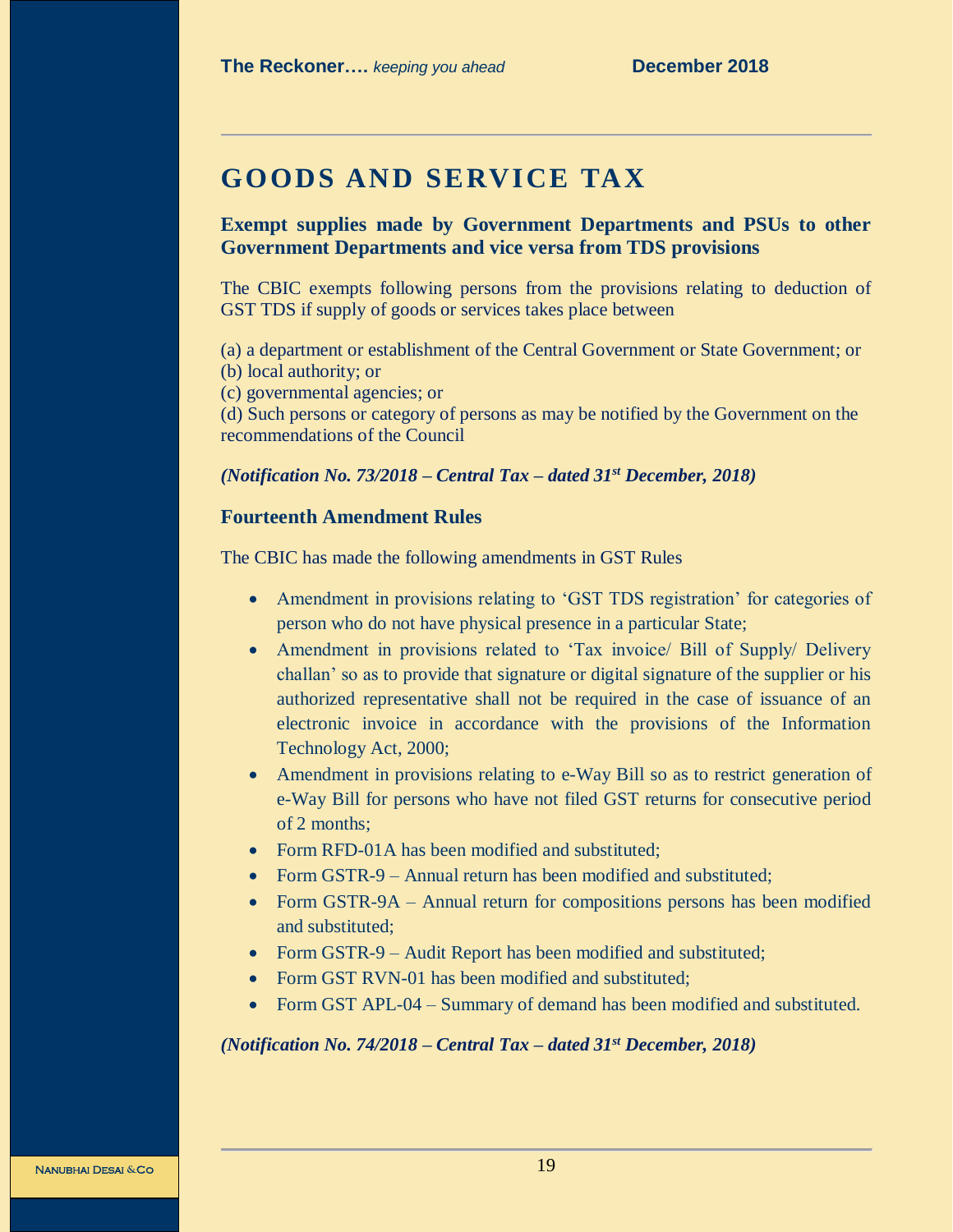## **Clarification on certain issues related to GST**

Several clarifications on below mentioned issues has been clarified *vide* the said circular:

- Sale by Government departments to unregistered person;
- Leviability of penalty under section 73(11) of the CGST Act where return in Form GSTR 3B has been filed after due date;
- Rate of tax in case of debit notes / credit notes issued under section  $142(2)$  of the CGST Act;
- Applicability of the provisions of section 51 in context of notification No. 50/2018 Central Tax;
- Valuation methodology in case of TCS under Income-tax Act and Definition of owner of goods related to GST are clarified through this circular.

*(Circular No. 76/50/2018 – GST – dated 31st December, 2018)*

#### **Clarification regarding GST rates & classification of goods**

Clarifications in respect of applicable GST rates on the following items are provided:

- Chhatua or Sattu
- Fish meal and other raw materials used for making cattle/poultry/ aquatic feed,
- Animal Feed Supplements/ feed additives from drugs,
- Liquefied Petroleum Gas for domestic use,
- Polypropylene Woven and Non- Woven Bags and PP Woven and Non-Woven Bags laminated with BOPP,
- Wood logs for pulping,
- Bagasse based laminated particle board,
- Embroidered fabric sold in three pieces cloth for lady suits,
- Waste to Energy Plant-scope of entry No. 234 of Schedule I of notification No.1/2017- Central Tax (Rate) dated 28-6-2017,
- Turbo Charger for railways,
- Rigs, tools & Spares moving inter-State for provision of service.

*(Circular No. 80/54/2018 – GST – Dated 31-12-2018)*